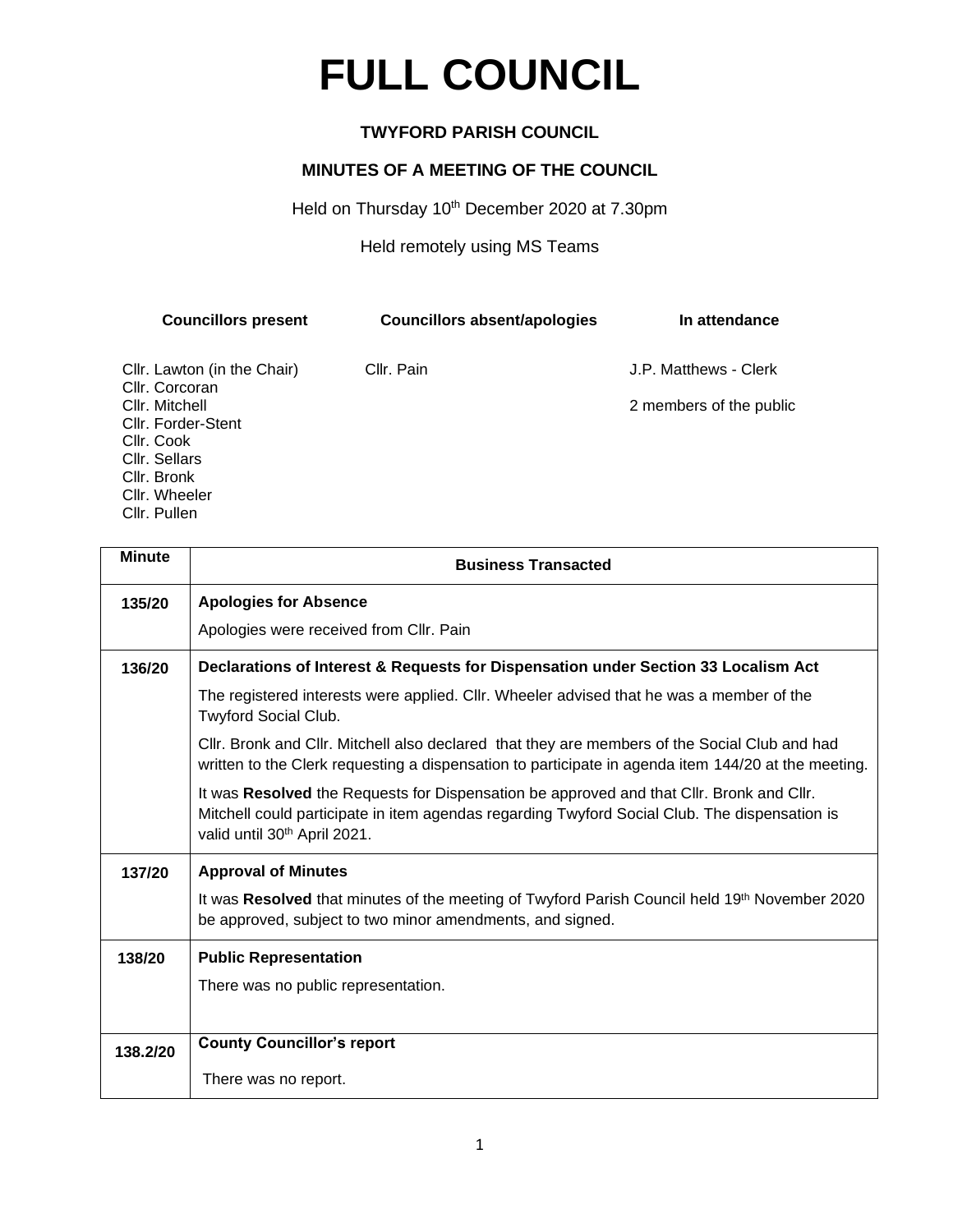| 144/20   | It was Resolved to bring forward agenda item 144/20 to this point in the agenda.                                                                                                                                                                                                                                                                                                                                                                                                                                                                              |  |
|----------|---------------------------------------------------------------------------------------------------------------------------------------------------------------------------------------------------------------------------------------------------------------------------------------------------------------------------------------------------------------------------------------------------------------------------------------------------------------------------------------------------------------------------------------------------------------|--|
|          | The Chairman had received a letter from the Twyford Social Club committee which was offering<br>any interested parties to purchase the land and club otherwise, in due course, it would be placed<br>on the open market. Several members of the Council highlighted a number of issues including<br>the requirement to carry out due diligence relating to the financial matters of the club before any<br>serious consideration could be made of such a proposal and whether the Parish Council could<br>support a community led effort to acquire the site. |  |
|          | The Chairman believed that it was incumbent on the members of the club to go through the<br>process that is required in addressing the financial issues before any potential disposal of the<br>building and land to a third party, including community groups, could be considered in any detail.                                                                                                                                                                                                                                                            |  |
|          | CIIr. Corcoran explained from a planning policy perspective, specifically the relevant policies<br>from the draft Twyford Neighbourhood Plan and also the South Downs Local Plan in respect of<br>the requirements for a two year marketing exercise on the open market were relevant when<br>considering the change of any community assets for another planning use.                                                                                                                                                                                        |  |
|          | Two members of the public present gave their views on the current situation and this included<br>concerns that the accounts of the club were not currently accessible to view, since the building<br>was closed, and also that recent community groups had not been aware that there was an<br>potential opportunity to acquire the land and buildings.                                                                                                                                                                                                       |  |
|          | Having heard the views of all members, it was Resolved that the Chairman would reply to the<br>letter from the Twyford Social Club and the response would be shared with members.                                                                                                                                                                                                                                                                                                                                                                             |  |
| 138.3/20 | <b>District Councillors' reports</b>                                                                                                                                                                                                                                                                                                                                                                                                                                                                                                                          |  |
|          | A joint report from Cllr. Bronk & Cllr. Cook report is attached in the appendices. Cllr. Bronk<br>highlighted that electrical recycling scheme would commence from the 1 <sup>st</sup> February 2021.                                                                                                                                                                                                                                                                                                                                                         |  |
|          | Matters arising from the minutes of the Full Council meeting held on 19 <sup>th</sup> November not<br>included elsewhere on the agenda.                                                                                                                                                                                                                                                                                                                                                                                                                       |  |
| 139/20   |                                                                                                                                                                                                                                                                                                                                                                                                                                                                                                                                                               |  |
|          | The RFO had produced a short report relating to the precept collected in 2020/21.                                                                                                                                                                                                                                                                                                                                                                                                                                                                             |  |
|          | It was Resolved that the additional precept received, of £1,408, is allocated towards the second<br>Speed Limit Reminder sign which was purchased at a cost of £3,440.80 earlier in the year. This<br>would reduce the overspend on the SLR budget item to £1,422 which will then be made up with a<br>movement from general reserves.                                                                                                                                                                                                                        |  |
| 140/20   | <b>Update from the Planning Committee</b>                                                                                                                                                                                                                                                                                                                                                                                                                                                                                                                     |  |
|          | CIIr. Mitchell advised that one of the main items from the previous meeting was the 28<br>Churchfields application to which the Parish Council continues to object.                                                                                                                                                                                                                                                                                                                                                                                           |  |
|          | It was Resolved that the Pre Application response for Neighbourhood Plan site 26, attached to<br>the agenda, and, subject to typographical corrections, be submitted as the Consultee<br>representation.                                                                                                                                                                                                                                                                                                                                                      |  |
| 141/20   | <b>Update from the Recreation Committee</b>                                                                                                                                                                                                                                                                                                                                                                                                                                                                                                                   |  |
|          | CIIr. Wheeler advised members that work on The Pavilion refurbishment was now complete.<br>There had been a delay at Northfields because of the weather and he was going to be looking at<br>various items of playground work at Hunter Park. He had also liaised with the Assistant Clerk in<br>respect of the sign on the playground fence which will be reinstated on Tuesday and moved<br>nearer to the entrance gate.                                                                                                                                    |  |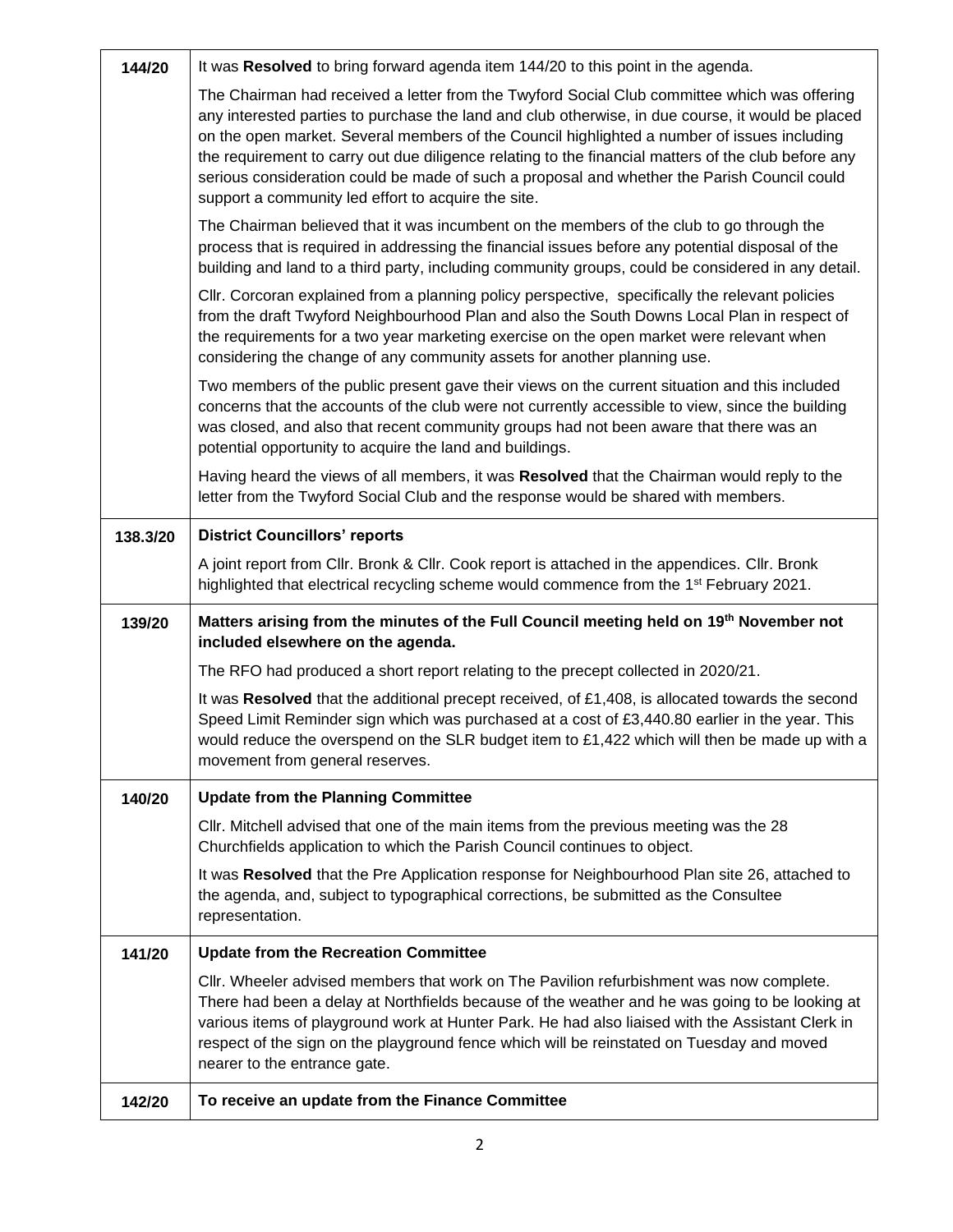|          | There were no additional items to update.                                                                                                                                                                                                                                                                |                                                                                                                                                                                                                                                                                                            |  |
|----------|----------------------------------------------------------------------------------------------------------------------------------------------------------------------------------------------------------------------------------------------------------------------------------------------------------|------------------------------------------------------------------------------------------------------------------------------------------------------------------------------------------------------------------------------------------------------------------------------------------------------------|--|
| 142.1/20 | Draft 2020/21 Budget                                                                                                                                                                                                                                                                                     |                                                                                                                                                                                                                                                                                                            |  |
|          | Budget.                                                                                                                                                                                                                                                                                                  | The RFO presented a report which set out the draft budgets for 2021/22. There was a discussion<br>regarding sums allocated in the Capital Budget to the various projects, this would be amended to<br>better provide for the Cycleway project but would have no overall affect on the total of the Capital |  |
|          |                                                                                                                                                                                                                                                                                                          | The proposed 2021/22 precept represents an increase of 2.3% on the 2020/21 precept.                                                                                                                                                                                                                        |  |
|          |                                                                                                                                                                                                                                                                                                          | It was Resolved to approve a Revenue Budget of £104,992 and a Capital Budget of £200,316<br>be approved with a Precept requirement of £109,489.                                                                                                                                                            |  |
|          |                                                                                                                                                                                                                                                                                                          | Proposed by Cllr. Lawton, seconded by Cllr. Sellars                                                                                                                                                                                                                                                        |  |
|          | For:                                                                                                                                                                                                                                                                                                     |                                                                                                                                                                                                                                                                                                            |  |
|          |                                                                                                                                                                                                                                                                                                          | Cllr. Corcoran, Cllr. Mitchell, Cllr. Forder-Stent, Cllr. Cook, Cllr. Bronk, Cllr. Wheeler, Cllr. Pullen                                                                                                                                                                                                   |  |
|          | Against: None                                                                                                                                                                                                                                                                                            |                                                                                                                                                                                                                                                                                                            |  |
|          | <b>Abstentions: None</b>                                                                                                                                                                                                                                                                                 |                                                                                                                                                                                                                                                                                                            |  |
| 142.2/20 | <b>Schedule of Payments</b>                                                                                                                                                                                                                                                                              |                                                                                                                                                                                                                                                                                                            |  |
|          |                                                                                                                                                                                                                                                                                                          | It was Resolved to approve the Schedule of Payments for December 2020.                                                                                                                                                                                                                                     |  |
|          | Proposed by Cllr.Lawton, seconded by Cllr.Sellars.                                                                                                                                                                                                                                                       |                                                                                                                                                                                                                                                                                                            |  |
| 142.3/20 | <b>Balance of the bank accounts</b>                                                                                                                                                                                                                                                                      |                                                                                                                                                                                                                                                                                                            |  |
|          | The bank balances as of 30th November 2020 were noted                                                                                                                                                                                                                                                    |                                                                                                                                                                                                                                                                                                            |  |
|          | <b>Ordinary Accounts</b>                                                                                                                                                                                                                                                                                 |                                                                                                                                                                                                                                                                                                            |  |
|          | HSBC C/A                                                                                                                                                                                                                                                                                                 | £7,219.18                                                                                                                                                                                                                                                                                                  |  |
|          | <b>HSBC Savings</b>                                                                                                                                                                                                                                                                                      | £97,479.96                                                                                                                                                                                                                                                                                                 |  |
|          | Nationwide                                                                                                                                                                                                                                                                                               | £69,014.93                                                                                                                                                                                                                                                                                                 |  |
|          | <b>Total</b>                                                                                                                                                                                                                                                                                             | £173,714.07                                                                                                                                                                                                                                                                                                |  |
| 143/20   | <b>Highways &amp; Traffic Matters</b>                                                                                                                                                                                                                                                                    |                                                                                                                                                                                                                                                                                                            |  |
|          | CIIr. Bronk advised that photographs of drainage ditches had been made and that there had been<br>no progress on the remarking of the Slow marking on Park Lane. Cllr. Cook advised that the work<br>on the ditch on Segars lane had not yet commenced but was hoping it would in the following<br>week. |                                                                                                                                                                                                                                                                                                            |  |
|          | Cllr. Corcoran noted that the Environment Agency had released an early warning that<br>groundwater flooding could occur this winter due to high rainfall levels in October meaning that<br>underground water resources were almost fully recharged much earlier in the season than<br>normal.            |                                                                                                                                                                                                                                                                                                            |  |
| 143.1/20 | <b>Speed Limit Reminder Signs Report</b>                                                                                                                                                                                                                                                                 |                                                                                                                                                                                                                                                                                                            |  |
|          |                                                                                                                                                                                                                                                                                                          | CIIr. Pullen observed that, as a result of the information provided in this and previous reports,<br>there were three key problem areas for speeding. He suggested additional locations for the SLR                                                                                                        |  |